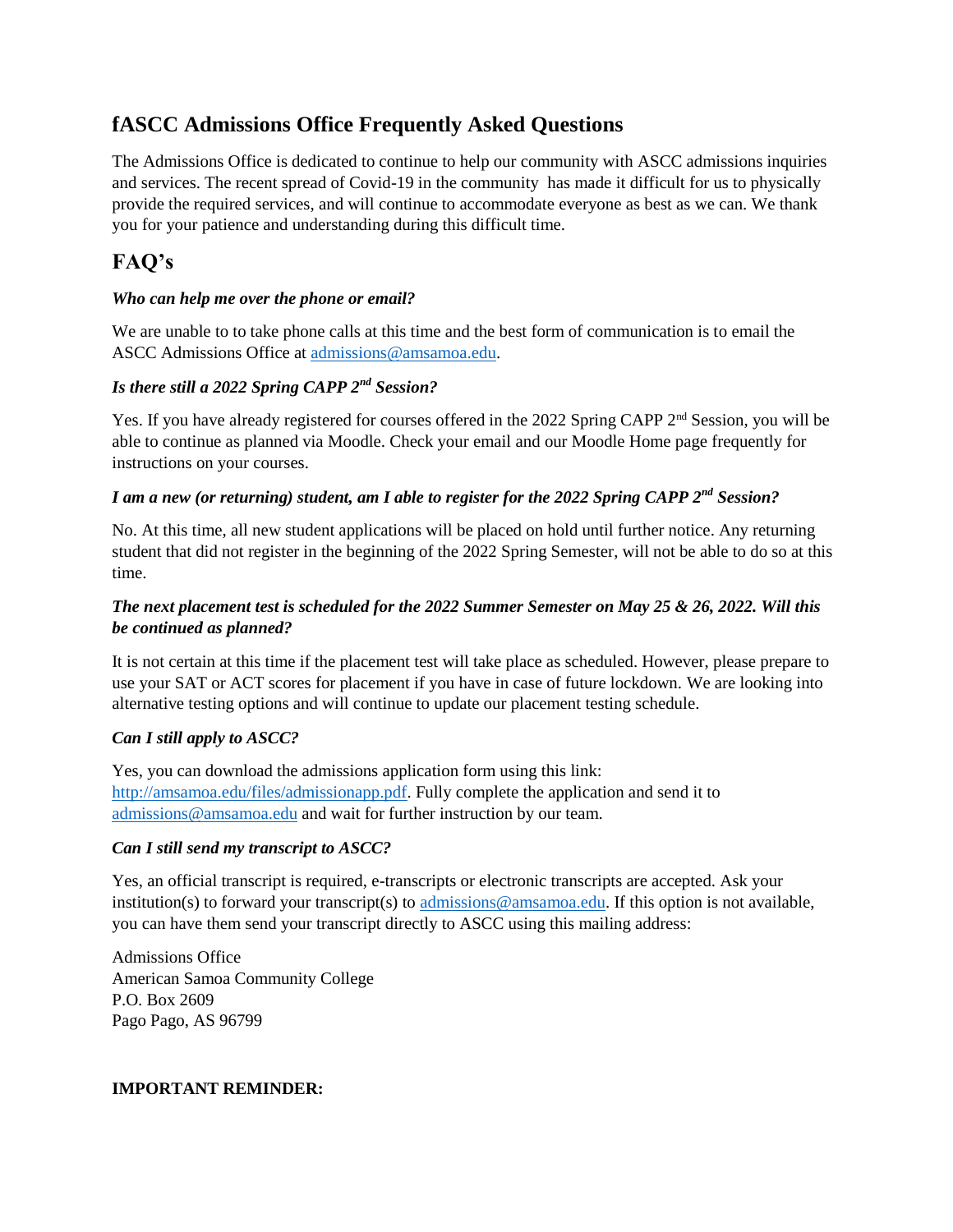Please feel free to contact our Admissions Office team on questions concerning ASCC's admissions application, required documents, the placement test and transferring from other institutions to ASCC. If you have questions concerning registration, grades, transcript requests and graduation, please contact the Records Office, [records@amsamoa.edu.](mailto:records@amsamoa.edu)

# **KOLISI TU'UFA'ATASI O AMERIKA SAMOA OFISA OLE FA'AULUFALE (ADMISSION OFFICE) FESILI MA TALI**

O lo'o galulue pea le Ofisa e fa'aulufale ai tagata a'o'oga ma isi tautua, e fesoasoani atu i le mamalu o le atunu'u i lenei vaitaimi o le vavao, po'o le tapu o lo'o faia ona o le Koviti-19. Talu ai lea tulaga, ua ofo atu ai e le ofisa ana auaunaga i auala fa'atekonolosi mo le taimi nei.

Ua tuufaatasia lenei faamatalaga ina ia fesoasoani e faapupula se tala lata mai i auaunaga a lau ofisa. Fa'amolemole taga'i ane i fa'amatalaga ua saunia,

**Fesili**: E mafai ona maua se fesoasoani pe a valaau atu i le telefoni?

**Tali**: O le taimi nei o lo'o tapunia galuega, ae imeli mai so'o se fesili i le [admissions@amsamoa.edu.](mailto:admissions@amsamoa.edu)

**Fesili:** O faia pea ni vasega a le CAPP mo le vaega lona 2, o le isi 6 vaiaso o lo'o soso'o mai?

**Tali:** Ioe, afai ua uma ona lesitala au vasega mo le CAPP Vaega lona 2 (CAPP 2nd session, 3/21- 4/29), e fa'auau pea vasega e pei ona fa'atulagaina i le Moodle.

**Fesili**: E mafai e tagata a'o'oga fou (new students) ma i latou ua toe fia fa'aauau (returning students) ona lesitala mo vasega a le CAPP vaega lona 2 (CAPP 2nd session, 3/21- 4/29) ?

**Tali:** E leai. O le taimi nei o lo'o taofia le tu'uina mai o pepa ulufale mo tagata a'o'oga fou (new students), fa'apea tagata (returning) ua toe fia fa'aauau a'oa'oga. O le lesitala o lo'o faia i le taimi nei ua fa'apitoa mo tagata sa a'o'oga i le amataga o le tausaga, i le lesitala na faia ia **Ianuari 12 -14, 2022.**

**Fesili**: E taunu'u le su'ega ulufale ua fuafuaina mo Me 25 ma le 26 o le tausaga nei, mo vasega o le Tau Mafanafana (Summer session 2022)?

**Tali**: O le taimi nei e le o mautinoa, ae o le 'a fa'ailoa atu i se taimi lata mai. Ae afai ua uma na ave le su'ega o le ACT po'o le SAT (i se taimi lata mai nei) e mafai ona imeli mai se kopi o togi o ia su'ega i le admissions@amsamoa.edu.

- **Fesili**: E fa'apefea ona maua pepa ulufale (admission application) mo le kolisi?
- **Tali**: Saili ane i le<http://amsamoa.edu/files/admissionapp.pdf> i le upega o tafailagi.

**Fesili**: O mafai ona lafo atu i le Ofisa Fa'aulufale (Admission Office) togi ma fa'amaumauga o a'oa'oga (transcripts)?